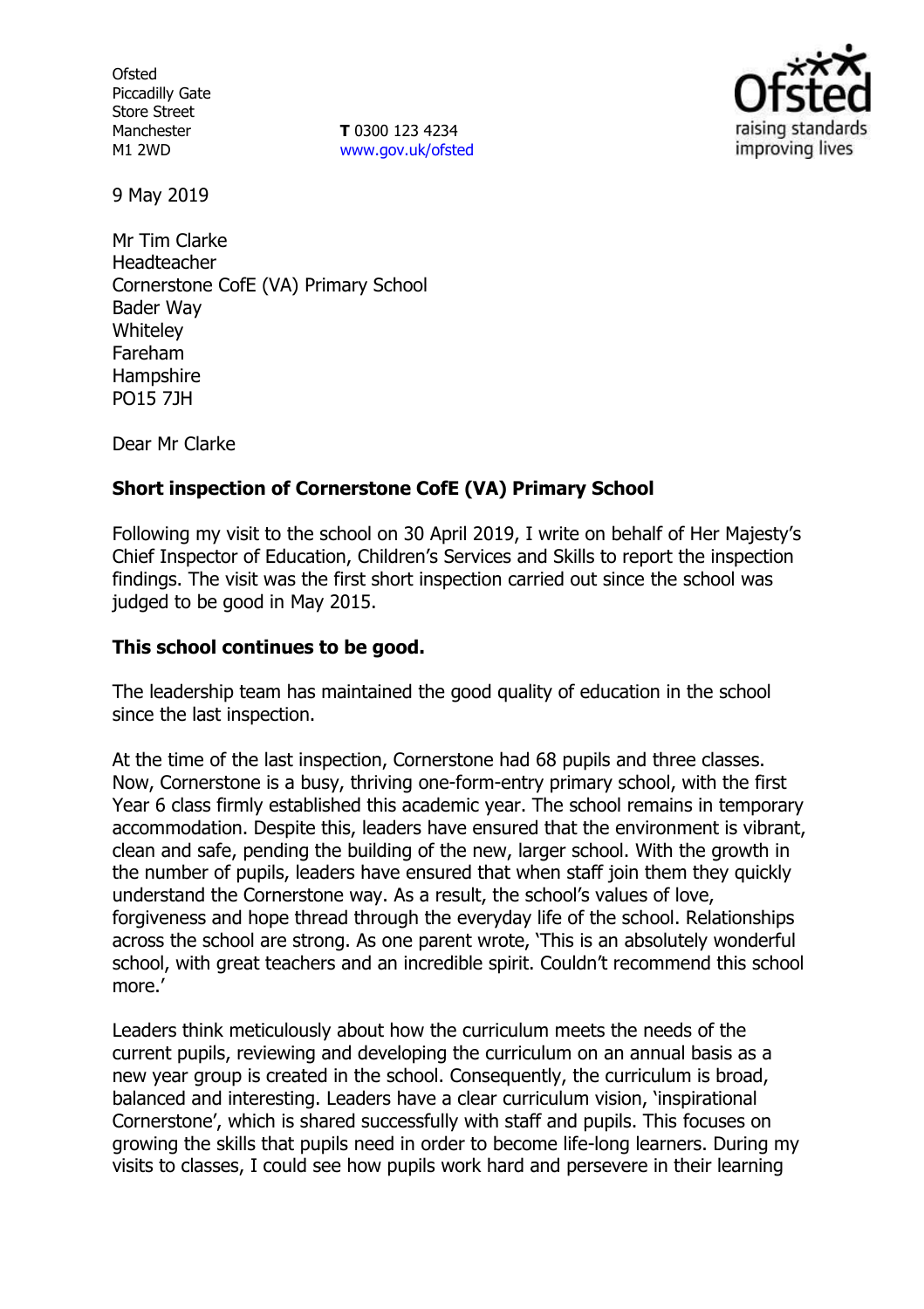

when they find a task tricky.

Pupils enjoy school life at Cornerstone. They told me that they particularly enjoy science and art, and going on school trips. There was much excitement in the school following the recent 'Rock Challenge' dance competition that the pupils had participated in, reaching a respectable fourth in the final. Pupils enjoy learning, saying that their lessons are fun. Pupils told me that Cornerstone is a friendly school and that there is 'always someone to play with'.

At the time of the last inspection, leaders were asked to improve the progress that the most able pupils make in writing. Leaders have been successful here, resulting in, in 2018, at the end of key stage 1, the proportion of pupils reaching a greater depth in their writing being in line with the national average. Assessment information and work in pupils' books shows that the proportion of pupils working at a higher standard in writing has steadily improved. You were also asked to ensure that leaders at all levels impact further on the leadership of the school. You are focused on continually improving the leadership skills of your staff. Middle leaders are fully involved in evaluating the quality of teaching and learning in their areas of responsibility. Staff have risen to leaders' high expectations. The staff team is energised and ambitious for the school, and morale is high.

# **Safeguarding is effective.**

The leadership team has ensured that all safeguarding arrangements are fit for purpose. Policies, procedures and day-to-day routines are secure. Communication between staff is strong. Staff know what to look out for and report any concerns swiftly. Pre-employment checks to ensure the suitability of staff are fully in place. Safeguarding training is regular and up to date. As a result, staff and governors understand their roles and responsibilities well. As one parent commented, 'We are absolutely delighted with the caring and nurturing environment our daughter has experienced at Cornerstone. She is thriving academically and socially.'

Pupils have a strong knowledge of how to keep themselves safe online. For example, they told me that if they received a nasty message online, they would not delete it as they would need to show an adult. Pupils said that bullying does not happen often, but when it does, teachers 'always do something about it'.

### **Inspection findings**

- At the beginning of the inspection, we agreed that the focus would be on: how well the most able pupils are challenged in their learning; the progress pupils, including disadvantaged pupils, make in writing; and how effectively leaders and governors ensure that the school continues to improve.
- During my visits to lessons and while looking at pupils' work, it was clear that the most able pupils are challenged well in English and mathematics. Teachers' questioning extends pupils' thinking well. However, this level of challenge was less apparent in subjects other than English and mathematics, particularly in areas of the curriculum where teachers' subject knowledge is less strong, such as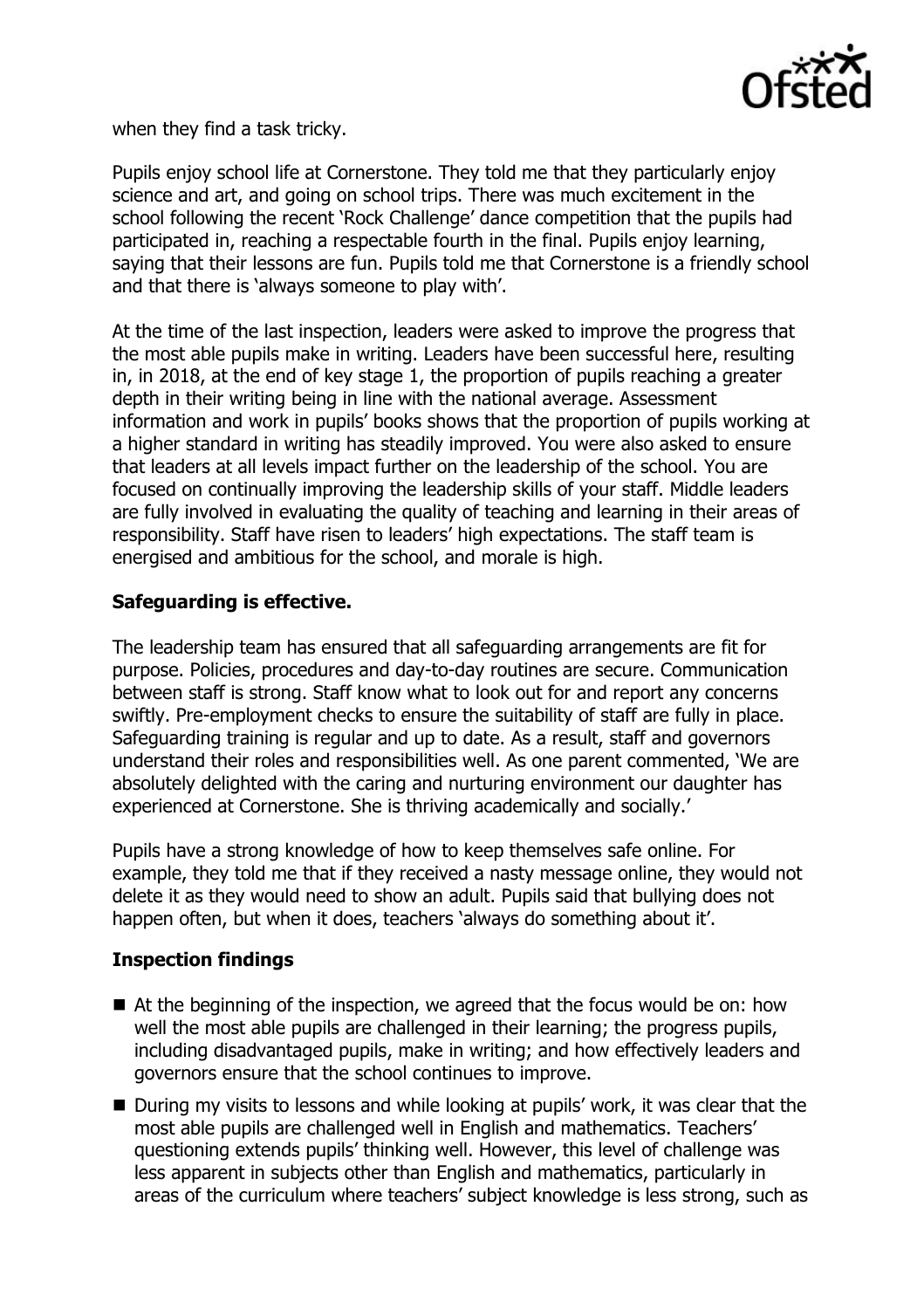

music and geography.

- Pupils, including disadvantaged pupils, make strong progress in writing. Leaders have ensured that planned writing tasks catch pupils' imagination and engage them highly. For example, in a Year 2 writing lesson pupils displayed a compelling understanding of how to use a range of conjunctions, while excitedly writing a postcard based on the story 'Meerkat Mail'. Pupils show strong perseverance in writing and know how to improve their work through editing and redrafting. Leaders provide teachers with many opportunities to be involved in the moderation of writing with colleagues from other schools. As a result, the assessment of writing is accurate. Teachers plan opportunities for pupils to practise and develop their writing skills across the curriculum. However, teachers' expectations of the quality of pupils' writing in subjects other than English are not consistently high, especially in pupils' use of punctuation, spelling and handwriting.
- Leaders and governors have a good understanding of the strengths and improvement areas for the school because of precisely focused monitoring. Professional development of staff is well-planned and links closely to the personal needs of teachers, as well as school improvement priorities. Leaders have created sharp, measurable targets in their development plans, with clear timescales. Consequently, governors are able to support and challenge leaders effectively. Governance is a strength of the school. Governors have ensured that their training is closely linked to the school's development plans, so that they can ask the right questions of leaders. Teamwork permeates through the school, with staff motivated to 'growing an inspirational learning community'. Leaders and governors have established an ambitious and strategic vision for the future of the school, as it continues to grow.

### **Next steps for the school**

Leaders and those responsible for governance should ensure that:

- $\blacksquare$  teaching raises the level of challenge for the most able pupils in subjects other than English and mathematics
- $\blacksquare$  teachers' expectations are consistently high across the curriculum regarding the pupils' use of basic skills in writing, including punctuation, spelling and handwriting.

I am copying this letter to the chair of the governing body, the director of education for the Diocese of Portsmouth, the regional schools commissioner and the director of children's services for Hampshire. This letter will be published on the Ofsted website.

Yours sincerely

Lea Hannam **Ofsted Inspector Information about the inspection**